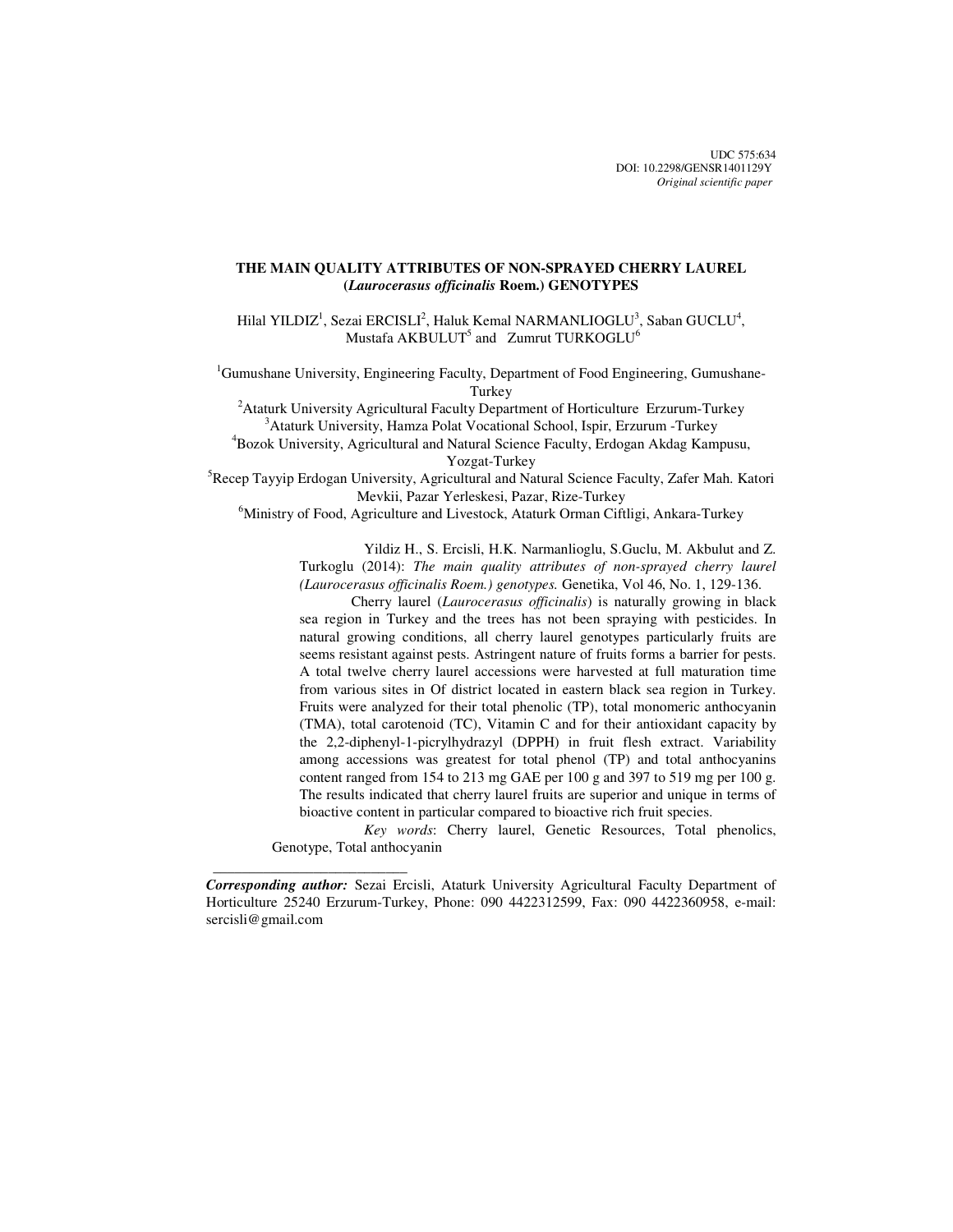### INTRODUCTION

A wide range of pests and diseases, which at worst can reduce the crop, and damage or even kill the tree, attacks the fruit trees (NÉMETH *et al*., 2001; MAUSSE and BANDEIRA, 2007). It's true that some species and cultivars leaving nature to itself without of pests and disease damages, survive without being pesticide but they give consistent quality (ERCISLI, 2004).

On the other hand, recently there is much concern over the dangers of chemical products such as pesticides and fertilizers that applied fruit trees to avoid pests and also to increase crop yield. They may be misused because the instructions are not written in the language spoken by the person using the product. There have been many reports of people suffering from severe skin rashes and headaches as a result of using chemical pesticides (LOCK *et al*., 2001; TITLIĆ *et al*., 2008). There are an estimated one million cases of poisoning by pesticides each year around the world. Up to 20.000 of this result in death. Most of the deaths occur in developing countries where chemical pesticides, which are banned in Europe or the USA, are still available (WORLD HEALTH ORGANIZATION, 2012).

Horticultural crops, which have been bred by modern breeding methods, tend to be very similar and if one plant is susceptible to a disease, all the other plants are as well (BANIER, 2011). Although some new modern varieties may be very resistant to specific pests and diseases they are often less suited to the local climate and soil conditions than traditional varieties. It can therefore be dangerous to rely too much on any one of them.

Therefore a wide variety or "genetic diversity" between the plants within a single crop is important (MILETIĆ and PAUNOVIĆ, 2012; MRATINIĆ *et al*., 2012; ODALOVIĆ *et al*., 2013)

This helps the crop to resist pests and diseases and acts as an insurance against crop failure in unusual weather such as drought or flood. Also, the right choice of crop will help to deter pests and disease (ERCISLI, 2004)

Eastern black sea region of Turkey is one of the most picturesque regions of Turkey having variety of traditional fruit species including such as medlar, raspberry, persimmon, chestnut, tea, cherry laurel etc. that naturally resistant to high humidity of the region. Most of these fruit species has numerous unnamed genotypes that naturally growing in the region and they do not sprayed with pesticides (AKBULUT *et al*., 2007). It is also diverse in ecological habitats ranging from mountains to valley with rich diversity in plants and crops. Local communities of the region practice their traditional cultivation practices of diverse crop suitable in different ecosystems solely on natural harsh land conditions with limited external inputs to the system; and value the land and the environment for the sustainability of the system for future generations.

Among fruit species grown in the region, some of them for example cherry laurel is one of the most important fruits grown in region and it is free of pest and diseases and therefore they are not sprayed properly or are left untreated with pesticides. They a have been grown and selected over many centuries to meet the requirements of the farmer in the region and almost each small garden has at least one cherry laurel tree (BEYHAN, 2010).

It is very popular fruit among local people and abundantly distributed in the Black Sea Region (ALASALVAR *et al*., 2005) in Turkey. The fruits of the specie have been selling in market as fresh or dried with high price. They have high contents of potentially health-promoting components (ALASALVAR *et al*., 2005; ORHAN and AKKOL, 2011). Cherry laurel fruits and seeds have been used as traditional medicines for a long time in Turkey, as well (BAYTOP, 2004). It is also connected to the heritage of cultural values in the region and makes a cultural bridge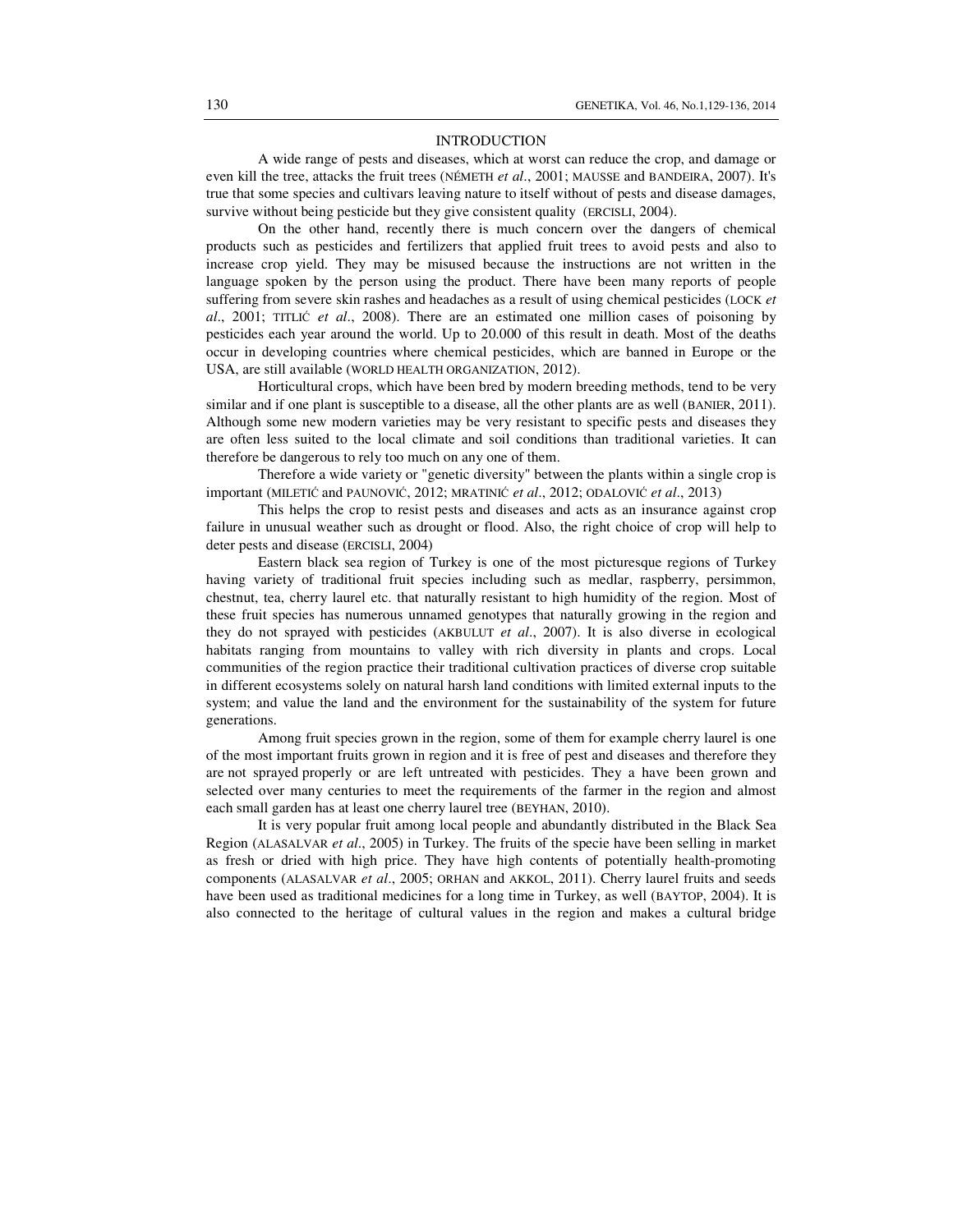between local peoples and their relatives who migrated to the western parts of the country. When the local peoples harvest the cherry laurel fruits they can prepare it as fresh or processes into several special products and send them to relatives living away from region as special gift.

More recently, strong competition and consumers' expectations in the food sector forced food producers to create new products with high sensory attractiveness and healthpromoting properties. They often use less-known fruits because of their health-promoting characteristics due to the high contents of vitamins and antioxidants (MRATINIĆ and FOTIRIĆ, 2007). Cherry laurel is more recently gained more and more importance due to increase of demand to natural grown, non-sprayed fruits that suitable for organic production as well.

In this study, we aimed to determine the characteristic composition that related to both human health and pest resistance as well. We used a number of non-sprayed cherry laurel genotypes naturally growing in the Eastern Black Sea Region in Turkey.

## MATERIALS AND METHODS

The study was conducted in Of region in Eastern Black Sea Region in Turkey. A total of twelve natively grown (non-sprayed with pesticides) cherry laurel (*Laurocerasus officinalis*) genotypes were used. The chemical analyses encompassed 50 randomly chosen mature fruits per genotype. The determined human health and pest resistant parameters (bioactive contents) included total anthocyanin, total phenol, total carotenoid, vitamin C, and antioxidant activity.

For extraction, fruit homogenates obtained with a blender were extracted with acetone, water, and acetic acid (70:29.5:0.5, v/v/v) for 1 h in darkness (SERCE *et al*., 2010). This extract was filtered and used for phytochemical (bioactive content) analysis.

Total anthocyanin content was measured with the pH differential absorbance method as described by SERCE *et al*. (2010). Briefly, absorbance of the extract was measured at 510 and 700 nm in buffers at pH 1.0 (hydrochloric acid–potassium chloride, 0.2 M) and 4.5 (acetate acid– sodium acetate, 1 M). Anthocyanin content was calculated using a molar extinction coefficient of 26,900 (cyanidin-3-glucoside) and absorbance of  $A = [(A_{510} - A_{700})_{pH1.0} - (A_{510} - A_{700})_{pH4.5}]$ . Results were expressed as mg cyaniding 3-glucoside equivalents per 100 g fresh weight.

Total phenolics in the *extracts* were determined colorimetrically using Folin-Ciocalteu reagent as described by SERCE *et al*., (2010). Gallic acid was used as a standard and results were expressed as mg gallic acid equivalents per 100 g fresh weight.

Antioxidant activity was determined spectrophotometrically, according to SERCE *et al*. (2010), as the percent of DPPH (2,2-diphenyl-1-picrylhydrazyl) activity inhibition in fruit flesh extract. The results were expressed as µmol Trolox equivalent per g fresh weight.

Total carotenoids were *extracted* according to the method of TALCOTT and HOWARD (1999), and measured at 470 nm wavelength using spectrophotometer, and calculated. The results were expressed mg per 100 g fresh weight.

Vitamin C was determined with the reflectometer set of Merck Co (Merck RQflex).

We also compared our results with phytochemical or bioactive rich fruit species as well.

The experiment was a completely randomized design with five replications. Data were subjected to analysis of variance and means were separated by Duncan multiple range test at *P*<0.01 significant level (SAS, 2005).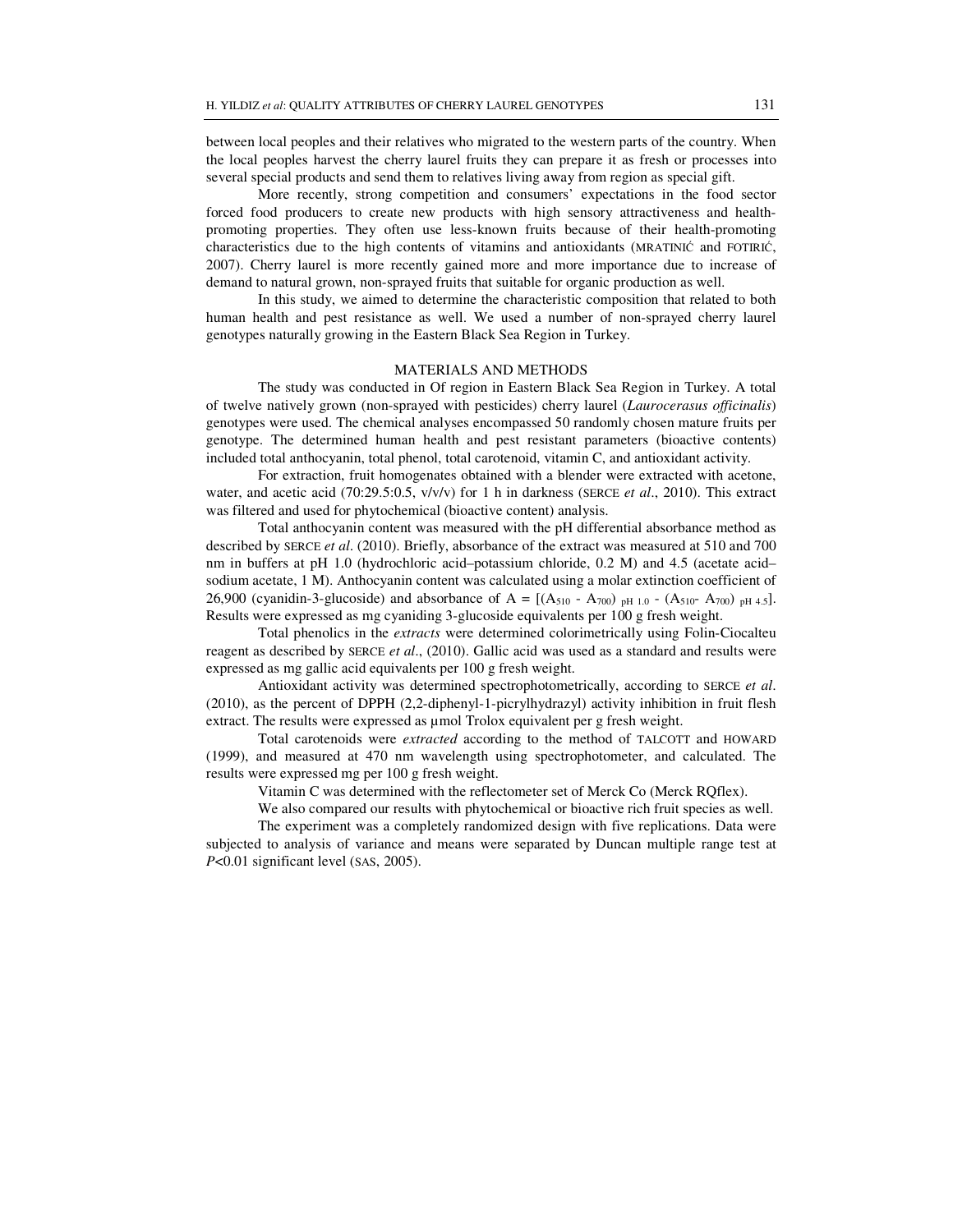#### RESULTS AND DISCUSSION

In the present study, we found considerable variations in all chemical characteristics among cherry laurel genotypes at p<0.01 level (Table 1).

| Genotypes        | $\sigma$<br>Total | Total phenolic | Total      | Vitamin C          | <b>DPPH</b>       |
|------------------|-------------------|----------------|------------|--------------------|-------------------|
|                  | anthocyanin       | content        | carotenoid | (mg/100 g)         | $\mu$ mol         |
|                  | (mg/100 g)        | (mgGAE/100g)   | content    |                    | Trolox/g          |
|                  |                   | FW)            | (mg/100 g) |                    | FW)               |
|                  |                   |                | FW)        |                    |                   |
| OF1              | 165cd             | 397c           | 268ab      | 3.74 <sup>NS</sup> | 23.8 <sub>b</sub> |
| OF <sub>2</sub>  | 179c              | 406c           | 227ab      | 2.96               | 25.7ab            |
| OF3              | 202ab             | 441bc          | 255ab      | 6.12               | 34.2ab            |
| OF <sub>4</sub>  | 154d              | 399c           | 206ab      | 4.67               | 24.6b             |
| OF <sub>5</sub>  | 197 <sub>b</sub>  | 458b           | 244ab      | 4.88               | 34.3ab            |
| OF <sub>6</sub>  | 213a              | 487ab          | 269a       | 7.11               | 35.9a             |
| OF7              | 188bc             | 476ab          | 240ab      | 5.45               | 33.9ab            |
| OF <sub>8</sub>  | 211ab             | 519a           | 219b       | 6.98               | 34.8ab            |
| OF <sub>9</sub>  | 186bc             | 493ab          | 266ab      | 4.49               | 34.3ab            |
| OF <sub>10</sub> | 191bc             | 469b           | 262ab      | 5.15               | 31.2ab            |
| OF <sub>11</sub> | 177c              | 480ab          | 240ab      | 4.11               | 28.36ab           |
| OF <sub>12</sub> | 197a              | 496b           | 260b       | 5.7ab              | 30.3ab            |

*Table 1. Fruit bioactive characteristics of eleven selected cherry laurel (Laurocerasus officinalis L.) genotypes* 

\*Values in the same column with different lower-case letters are significantly different at *P*<0.01.

The total anthocyanins contents of twelve cherry laurel genotypes ranged from 154 mg to mg expressed as cyanidin-3-glucoside equivalents per 100 g fresh weight basis (Table 1). The genotype seemed to influence the extent of total anhocyanin accumulation in fruits. Total anthocyanin contents of cherry laurel fruits previously were reported between 123 and 206 mg (ALASALVAR *et al*., 2005; HALILOVA and ERCISLI, 2010). As indicated in Table 2, cherry laurel fruits one of the richest fruit in terms of anthocyanin compared to anthocyanin rich fruit species and also cherry group fruits including sweet and sour cherries.

Anthocyanin pigments are responsible for the red-purple to blue colors of many fruits, vegetables, and grains. They are water-soluble and have been used as natural food colourants for a long time, and therefore are regarded as safe substances (POTTER *et al*., 1997; BORDIGNON-LUIZ *et al*., 2007). Anthocyanins are not only nontoxic and nonmutagenic, but they have positive therapeutic properties such as antioxidant, anti-inflammatory, anticarcinogenic, antiviral, and antibacterial effects (TALL *et al*., 2004).

In this experiment, the total carotenoid contents were greatly different among the cherry laurel genotypes and varied from 206 to 269 mg per 100 g fresh weight (Table 1). Results obtained for cherry laurel genotypes indicate that cherry laurel fruits are also a good source of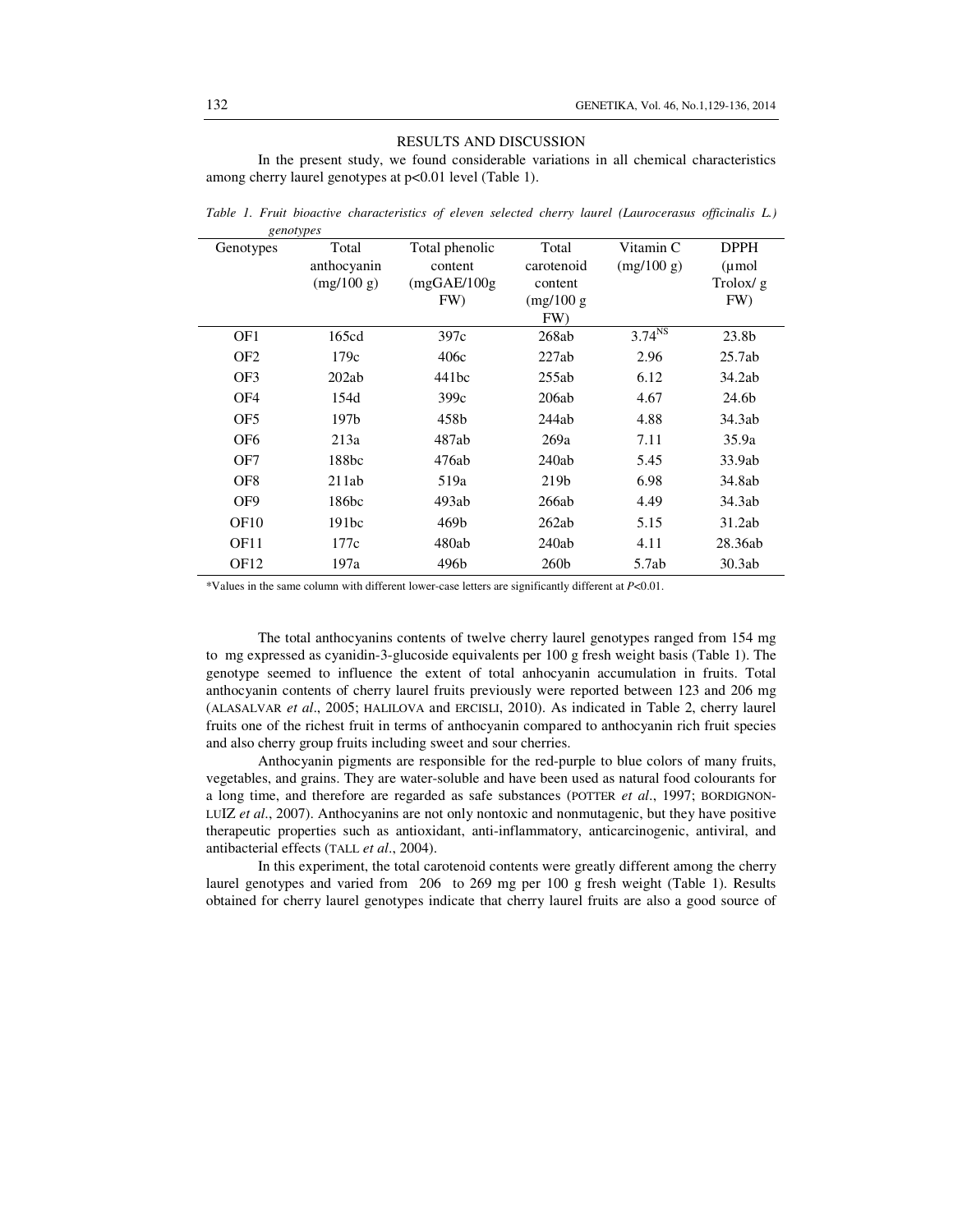carotenoids, not only anthocyanin. ALASALVAR *et al*. (2005) reported total caretonoid content between 250-261 mg among two cherry laurel genotypes in Turkey. Our data are in agreement with the reported carotenoid contents. Carotenoids are the most widely distributed group of pigments naturally accumulating in large quantities, and are known for their structural diversity and various functions including the brilliant red, orange, and yellow colors of edible fruits (SOCACIU, 2008). Carotenoids are known to have antioxidant activity by quenching free radicals and singlet oxygen. The ability of carotenoids to function as antioxidants may contribute to the reduction in disease risk (TONUCCI *et al*., 1995).

The total phenolic contents of cherry laurel genotypes were in the range of 397 mg to 519 mg GAE per 100 g fresh fruit (Table 1). When compared to phenolic rich fruits, it is clear that cherry laurel fruits are superior in terms of total phenolic content (Table 2). Earlier, a wide variation was observed on total phenolic content in fruits of two cherry laurel genotypes that ranged from 454 to 651 mg ferulic acid equivalents/100 g fresh weight (ALASALVAR *et al*., 2005). The phenolic content and composition of fruits and vegetables depend on the genetic and environmental factors as well as post-harvest processing conditions (LANDMARK and ALM, 2006). Plant phenolics are the largest class of plant secondary metabolites, which, in many cases, serve in plant defense mechanisms to counteract the reactive oxygen species (ROS) in order to survive and prevent molecular damage and damage by microorganisms, insects, and herbivores (PRIOR *et al*., 1998).

*Table 2. The fruit bioactive content of cherry laurel (Laurocerasus officinalis L.) genotypes and bioactive rich fruit species* (KIM *et al*., 2005; VURSAVUS *et al*., 2006; RIMPARA *et al*., 2007; KOCA and KARADENIZ, 2009; SERRANO *et al*., 2009; BOBINAITE *et al*., 2012; MIKULIC-PETKOVSEK *et al*., 2012; BALLISTRERI *et al*., 2012; CONTESSA *et al*., 2013)

| Species        | Total anthocyanin | Total phenolic content |  |
|----------------|-------------------|------------------------|--|
|                | (mg/100 g)        | (mgGAE/100gFW)         |  |
| Blueberry      | 18-222            | 77-320                 |  |
| Blackberry     | 95-158            | 133-610                |  |
| Raspberry      | $2 - 130$         | 107-503                |  |
| Strawberry     | 23-79             | 86-398                 |  |
| Black currant  | 110-224           | 95-493                 |  |
| Black mulberry | 106-341           | 175-342                |  |
|                |                   |                        |  |
| Sour cherry    | 45-109            | 109-295                |  |
| Sweet cherry   | $6 - 150$         | 23-168                 |  |
| Cherry laurel  | 154-213           | 397-519                |  |

The antioxidant activity was highly different among cherry laurel genotypes (23.8 to 35.9 µmol Trolox/ g fresh weight, Table 1). This parameter is very important from nutritive point of view because cherry laurel fruits are edible when ripe and it is clear that they are a valuable source of some biologically active compounds, including antioxidants.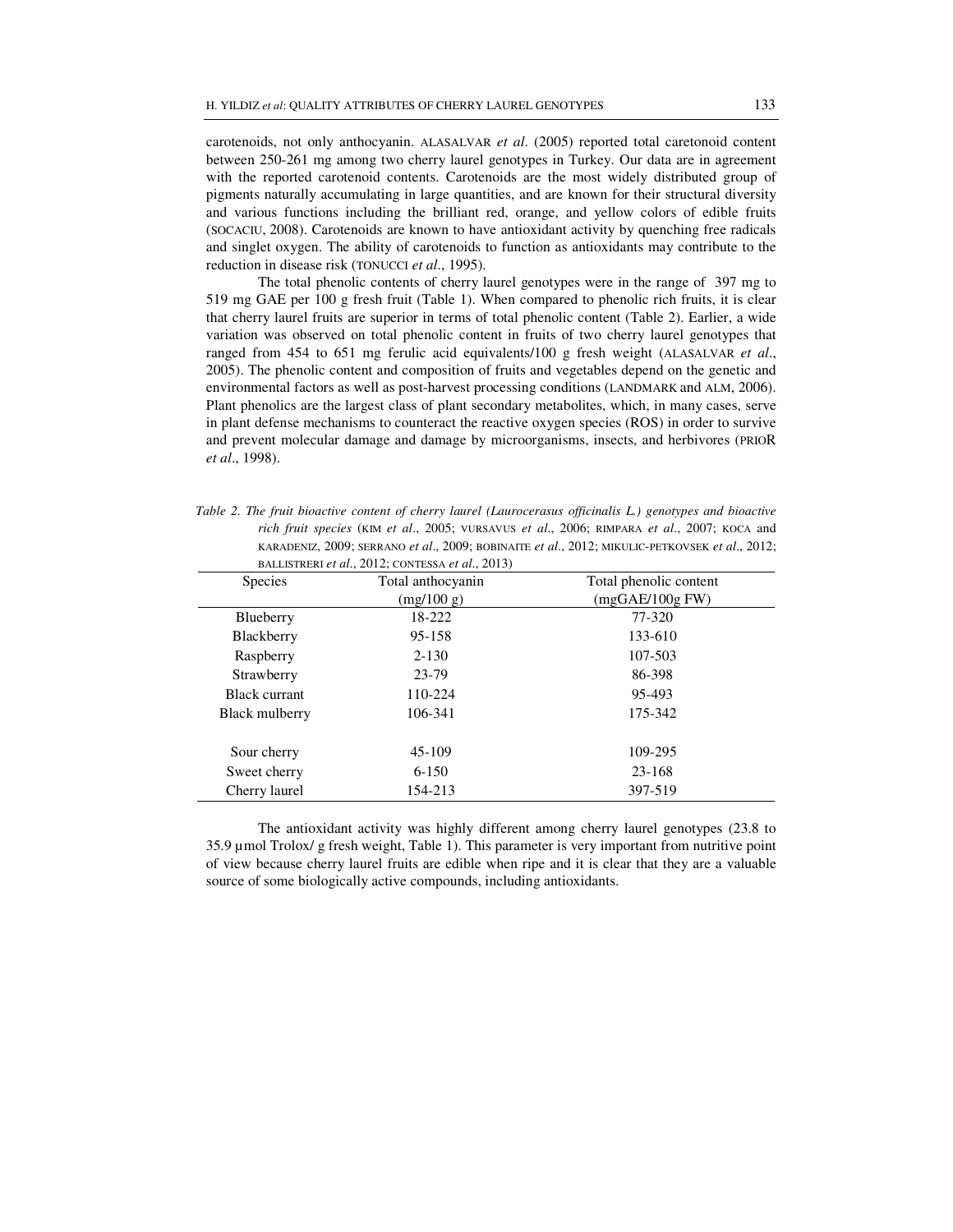#### **CONCLUSION**

The past decade witnessed an increasing demand on less-known crops for various reasons, such as greater food security, healthy nutrition, cultural knowledge, income etc. From this study, it s clear that cherry laurel is an important example of great plant diversity in Turkey. Currently various non-governmental organizations and governmental projects are under way to declare local species and reintroduce them to farmers and consumers for a sustainable utilization and on-farm conservation in Turkey. This rich genetic potential becomes important to plant breeding programs. Especially, these land races can be utilized to obtain commercial varieties.

Received September 10st, 2013

Accepted March 14<sup>th</sup>, 2014

## REFERENCES

- AKBULUT, M, I. MACIT, S. ERCISLI and A. KOC (2007): Evaluation of 28 cherry laurel (*Laurocerasus officinalis*) genotypes in the Black Sea region, Turkey. New Zealand Journal Crop and Horticultural Science, *35*(4):463-465.
- ALASALVAR, C, M. AL-FARSI, F. SHAHIDI (2005): Compositional characteristics and antioxidant components of cherry laurel varieties and pekmez. Journal of Food Science, *70*:47-52.
- BALLISTRERI, G, A. CONTINELLA, A. GENTILE, M. AMENTA, S. FABRONI and P. RAPISARDA (2012): Fruit quality and bioactive compounds relevant to human health of sweet cherry (*Prunus avium* L.) cultivars grown in Italy. Food Chemistry, 140 (4):630-638.
- BANNIER, H.J (2011): Moderne apfelzüchtung: Genetische verarmung und tendenzen zur inzucht. Erwerbs-Obstbau, 52(3- 4): 85-110.
- BAYTOP, T. (2004): Therapy with medicinal plants in Turkey (Past and Present). Nobel Press, Istanbul. 353 p.
- BEYHAN, O. (2010): A study on selection of promosing native cherry laurel (*Prunus laurocerasus* L.) genotypes from Sakarya, Turkey. The Journal of Animal & Plant Science, 20 (4):231-233.
- BOBINAITE, R, P. VISKELIS and P.R. VENSKUTONIS (2012): Variation of total phenolics, anthocyanins, ellagic acid and radical scavenging capacity in various raspberry (*Rubus* spp.) cultivars. Food Chemistry, *1*32 (3): 1495-1501.
- BORDIGNON-LUIZ, M.T, C. GAUCHE, E.F. GRIS and L.D. FALCAO (2007): Colour stability of anthocyanins from Isabel grapes *(Vitis labrusca L.)* in model systems*.*LWT-Food SCIENCE AND TECHNOLOGY, *40* (4):594-599.
- DUTHIE, G.G, P.T. GARDNER and J.A.M. KYLE (2003). Plant polyphenols: are they the new magic bullet? Proceedings of the Nutrition Society, *62*:559-603.
- ERCISLI, S. (2004): A short review of the fruit germplasm resources of Turkey. Genetic Resources and Crop Evolution, *51*:419-435.
- HALILOVA, H. and S. ERCISLI (2010): Several physico-chemical characteristics of cherry laurel (*Laurocerasus officinalis*  Roem) fruits. Biotechnology and Biotechnological Equipments, *24(*3):1970-1973.
- KIM, D.O, H.J. HEO, Y.J. KIM, H.S. YANG and C.Y. LEE (2005): Sweet and sour cherries phenolics and their protective effects on neuronal cells. Journal of Agricultural and Food Chemistry, *53*: 9921-9927.
- KOCA, I. and B. KARADENIZ (2009): Antioxidant properties of blackberry and blueberry fruits grown in the Black Sea Region in Turkey. Scientia Horticulturae, *121*: 447-450.
- LANDMARK, K. and C.S. ALM **(**2006**):** Alpha-linolenic acid, cardiovascular disease and sudden death tidsskr nor Laegeforen, *126:*2792-2794
- LOCK, E.A and M.F. WILKS (2001): Paraquat. In: Handbook of pesticide toxicology, 2nd ed. San Diego (CA): Academic Press.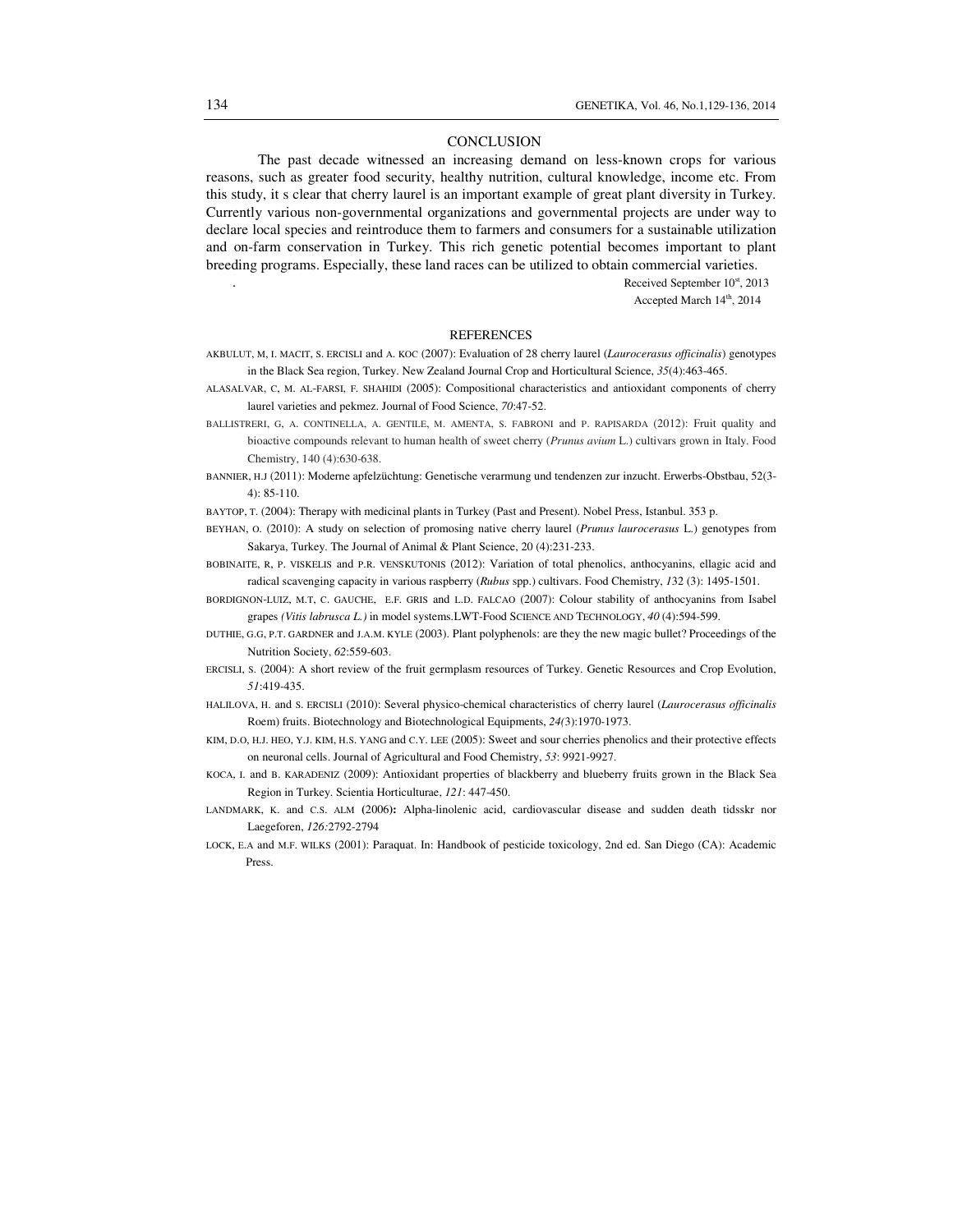- MAUSSE, S.D and R.R. BANDEIRA (2007): Ecological relationships between *Ceratitis* spp. (Diptera: Tephritidae) and other native fruit tree pests in southern Mozambique. Fruits, *62* (1): 35-44.
- MILETIĆ, R. and S. M. PAUNOVIĆ (2012): Research into service tree (*Sorbus domestica* L.) population in Eastern Serbia. Genetika, *44* (3):483-490.
- MRATINIĆ E. and M. FOTIRIĆ (2007): Selection of black elderberry (*Sambucus nigra* l.) and evaluation of its fruits usability as biologically valuable food. Genetika, *39* (3): 305-314.
- MRATINIĆ E, M. FOTIRIĆ-AKŠIĆ and R. JOVKOVIĆ (2012): Analysis of wild sweet cherry (*Prunus avium* l.) germplasm diversity in South-East Serbia. Genetika, *44* (2):259-268.
- NÉMETH, M, I. EMBER, L. KRIZBAI, M. KÖLBER, R. HANGYÁL and G. BOZSICS (2001): Detection and identification of phytoplasmas in peach based on woody indexing and molecular methods. International Journal of Horticultural Science, *7*:37-41.
- ODALOVIĆ, A, R. PRENKIĆ, D. DUBAK, M. JOVANČEVIĆ, M. ČIZMOVIĆ and M. RADUNOVIĆ (2013): Effect of ecological conditions on expression of biopomological characteristics of chestnut (*Castanea Sativa* Mill.) in natural populations of Montenegro. Genetika*, 45* (1):251-256.
- ORHAN, I.E, E.K. AKKOL (2011): Estimation of neuroprotective effects of *Laurocerasus officinalis* Roem. (Cherry laurel) by *in vitro* methods. Food Research International, *44*: 818–822.

POTTER, N.N and J.H. HOTCHKISS (1997): Food Science. Fifth Edition. Champan &Hall, Food Science Texts. p. 608.

- PRIOR, R.L, G. CAO, A. MARTIN, E. SOFIC, J. MCEWEN, C. OBRIEN, N. LISCHNER, M. EHLENFELDT, W. KALT, G. KREWER and C.M. MAINLAND (1998): Antioxidant capacity as influenced by total phenolic and anthocyanin content, maturity, and variety of *Vaccinium* species. Journal of Agricultural and Food Chemistry, *46*: 2686-2693.
- RIMPARA, Z, J. TOROMANOVIC, I. TAHIROVIC, A. SAPCANIN and E. SOFIC (2007): Total content of phenols and anthocyanins in edible fruits from Bosnia. Bosnian Journal of Basic Medical Sciences, *7*(2): 119-122.

SAS INSTITUTE (2005). SAS Online Doc., Version 8. SAS Inst., Cary, NC, USA.

- SERCE, S., M. OZGEN, A.A. TORUN and S. ERCISLI (2010): Chemical composition, antioxidant activities and total phenolic content of *Arbutus andrachne* L. (Fam. Ericaceae) (the Greek strawberry tree) fruits from Turkey. Journal of Food Composition and Analysis, *23* (6): 619-623.
- SERRANO, M, H.M. DIAZ-MULA, P.J. ZAPATA, S. CASTILLO, F. GUILLEN, D. MARTINEZ-ROMERO, M. VALVERDE JUAN and D. VALERO (2009): Maturity stage at harvest determines the fruit quality and antioxidant potential after storage of sweet cherry cultivars. Journal of Agricultural and Food Chemistry, *57*: 3240-3246.
- SOCACIU, C. (2008): Chemical and Functional Properties of Food Components Series. Taylor & Francis Goup, CRC Press. p.617.
- TALCOTT, S.T and L. R. HOWARD (1999). Phenolic autoxidation is responsible for color degradation in processed carrot puree. Journal of Agricultural and Food Chemistry, *47*:2109–2115.
- TALL, J.M, N.P. SEERAM, C. ZHAO, M.G. NAIR, R.A. MEYER and S.N. RAJA (2004): Tart cherry anthocyanins suppress inflammation-induced pain behaviour in rat*.* Behavioural Brain Research, *153*:181–188.
- TITLIĆ, M, Z. JOSIPOVIĆ-JELIĆ and A. PUNDA (2008): Headache caused by pesticides--a review of the literature. Acta Medica Croatica, *62*(2):233-246.
- TONUCCI, H.J, M.J. HOLDEN, R.G. BEECHER, F. KHACHIK, S.C. DAVIS, G. MULOKOZI (1995): Carotenoid content of thermally processed tomato-based food products. Journal of Agricultural and Food Chemistry, *43*:579-586.
- WORLD HEALTH ORGANIZATION (2012): Bulletin of the World Health Organization, *182* (10)